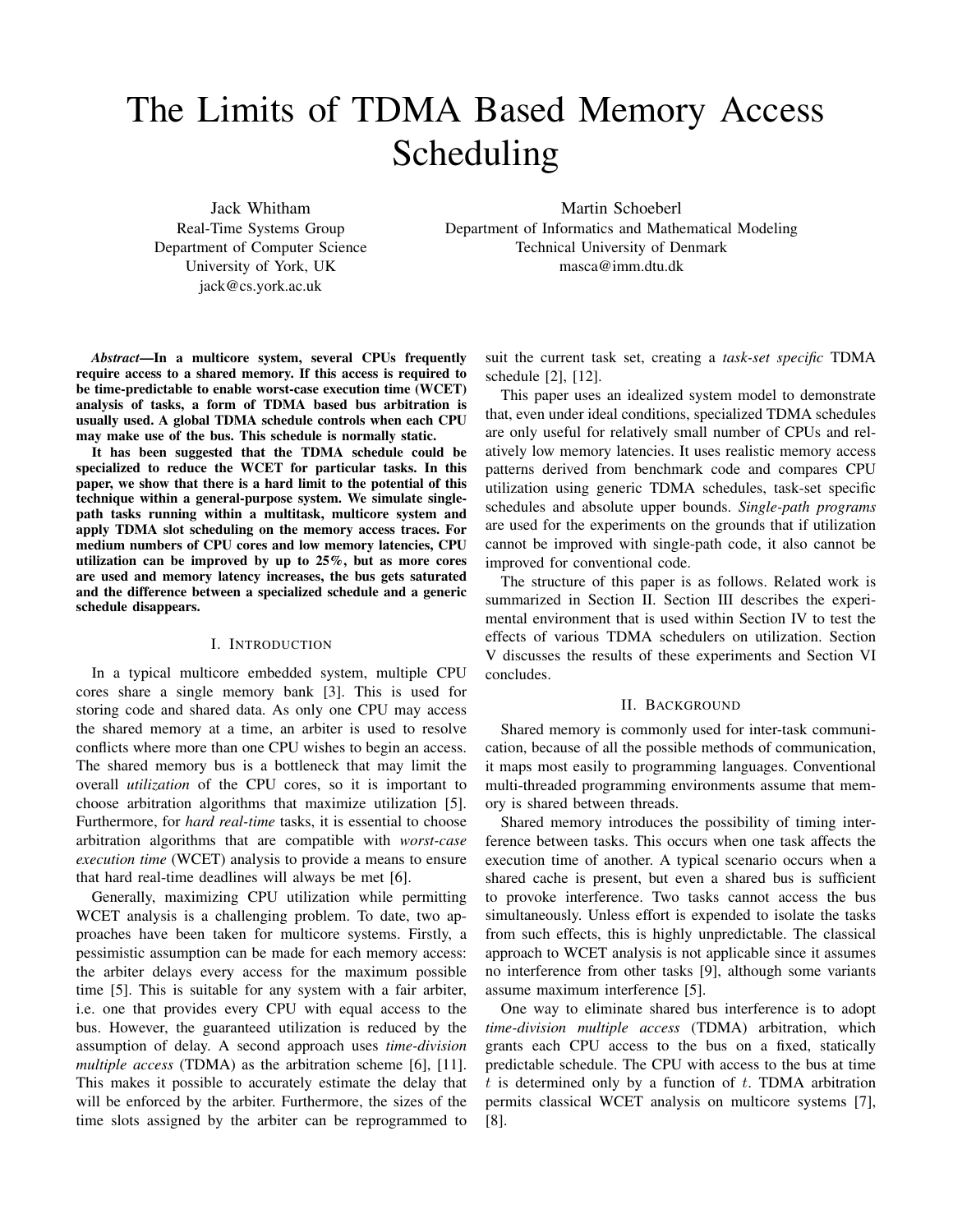The simplest form of TDMA schedule provides bus access to CPUs in a strict rotation, providing a fixed time-slice to each. This could be called a *generic* TDMA schedule. Andrei et al. have published results demonstrating that *task-set specific* TDMA schedules can substantially improve task WCETs [2], [11]. However, such schedules are difficult to generate due to the large search space created by conventional tasks. At present, the optimal schedule for a task set can only be found by exhaustive search, and the search space is vastly increased by data-dependent control flow within the tasks, as control flow determines when memory access operations are issued.

It follows that the search space can be greatly reduced if *single-path programming* is used. Single-path programming was introduced by Puschner as an approach for generating time-predictable code [10], as the WCET of a single-path program is equal to its execution time. Single-path code contains no data-dependent control flow, as control flow is *if-converted* to predicates [1]. All hard real-time tasks are bounded by definition, and therefore all hard real-time tasks can be translated into an equivalent single-path form.

# III. EXPERIMENTAL ENVIRONMENT

An optimal task-set specific TDMA schedule can only be found by exhaustive search in the general case, but the complexity of the search space can be reduced by considering only tasks composed of single-path code. This is an idealized case, but idealized cases are useful when examining theoretical limits, because realistic cases cannot exceed the idealized bound.

This section describes an experiment to compare generic and task-set specific TDMA arbitration on a system executing single-path code. To date, the only experiment to consider taskset specific arbitration used conventional (multi-path) tasks rather than single-path code [2], and hence made use of heuristics to generate TDMA schedules. In this paper, the use of single-path tasks allows the creation of locally optimal TDMA schedules.

## *A. Independent Variables*

The variables *num cpu cores* and *access time* define the properties of the architecture under test: the number of CPU cores and the number of clock cycles required to complete a memory access. A third independent variable is the algorithm that is used to generate the task-set specific schedule: these are described in section IV. To avoid dependence on a particular task set, every experiment is repeated with the same collection of 200 randomly generated task sets, each of which is produced as follows:

Task Set: A task set consists of 100 tasks. The tasks are assigned priorities in order of size, such that the largest task is executed first.

Task: Each task is represented as a linear sequence of instructions. The tasks are derived from the benchmark programs shown in Table I. These benchmarks are well-known programs, widely used in WCET-related research [4]. Although those programs are originally not single-path programs, they



Fig. 1. Simulated Architecture.

are bounded, and can therefore be converted into single-path form by the if-conversion process [1].

This paper makes use of execution traces representing the *worst-case execution path* (WCEP) for each benchmark. This is the path that will remain after single-path conversion. As these programs are quite simple, the benchmark creators have been able to force the WCEP to be taken upon every execution [4]. Therefore, the WCEP execution trace can be captured from a single simulated execution. This means there is no need to actually apply the if-conversion process; equivalent results are available from simple execution thanks to the simplicity of the benchmark code.

Within the trace, each executed instruction is classified as "*internal*" or "*memory access*", discarding all other information about its function. *Internal* operations do not make any use of the memory bus, and include arithmetic and control-flow operations. A single-path program may include control-flow operations provided that they are not data-dependent.

The tasks used in the experiment are generated by choosing contiguous slices from these traces. For each task, a benchmark trace is chosen at random from Table I. Then, an array slice containing at most 2000 instructions is taken from that trace. Small task sizes are deliberately used to keep the simulation time reasonable while capturing all relevant properties.

# *B. Simulated Architecture*

Each task set is executed in a simulator with the architecture as illustrated in Figure 1. A TDMA arbiter controls access to the external memory via a shared data bus. There are *num cpu cores* CPUs, each executing single-path code represented as a linear sequence of instructions. An *internal* instruction always requires one clock cycle to execute. A *memory access* instruction also requires one clock cycle, which is always followed by at least *access time* − 1 clock cycles of latency, and a possible *blocking* time if the TDMA arbiter does not immediately give access permission to the CPU. The TDMA arbiter operates according to a linear sequence of scheduling commands, which specify which CPU is permitted to initiate a memory access in each clock cycle. In the simulation an ideal instruction cache and no data caching are assumed. Therefore, accesses to the shared memory occur only when *memory access* instructions are executed.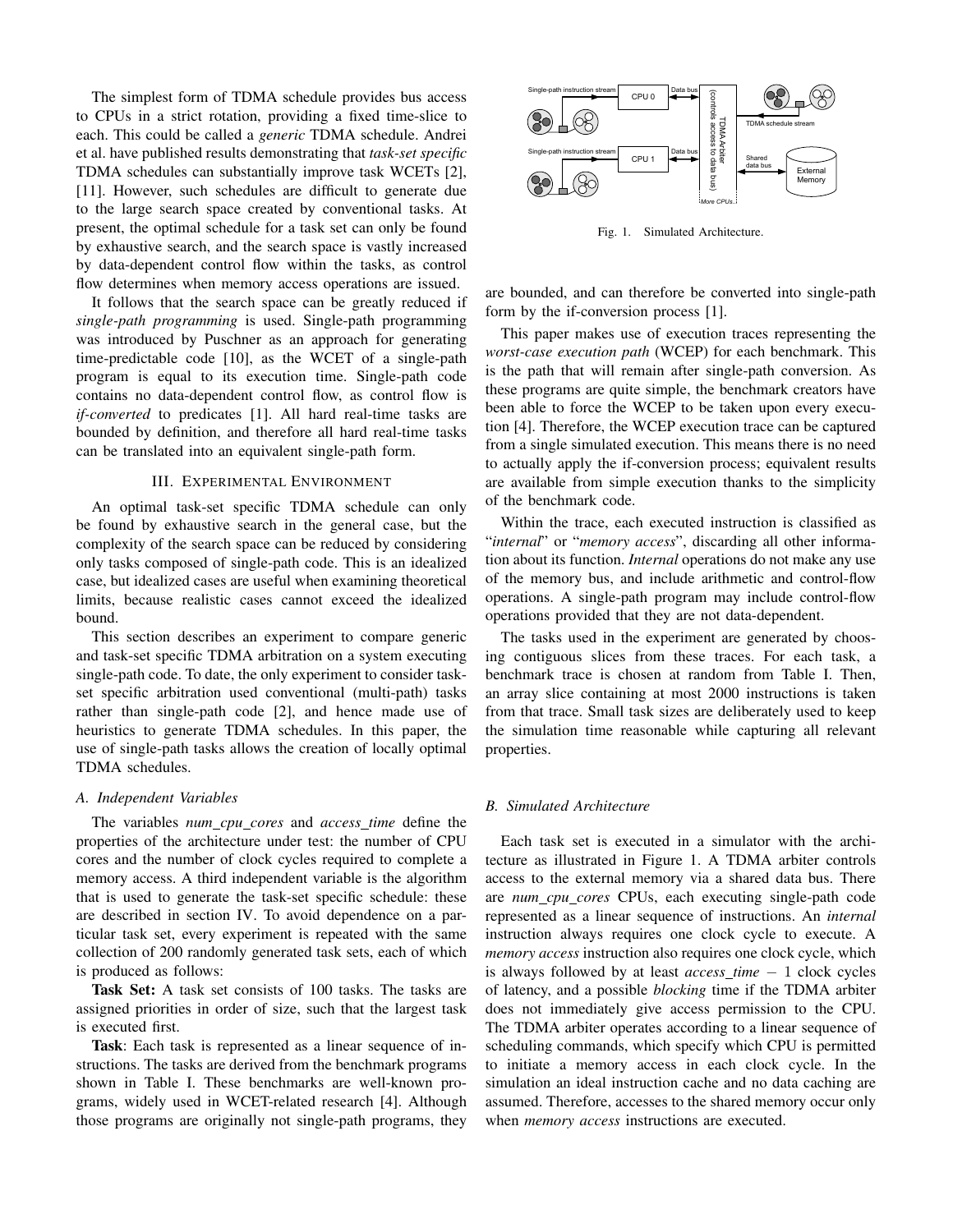| Benchmark | Nr. Mem. | Nr. Internal | Benchmark  | Nr. Mem. | Nr. Internal |
|-----------|----------|--------------|------------|----------|--------------|
|           | Access   |              |            | Access   |              |
| adpcm     | 1140     | 88704        | fir        | 460      | 1741         |
| bs        |          | 67           | insertsort | 209      | 433          |
| bsort100  | 19901    | 45862        | ifdctint   | 320      | 1507         |
| cnt       | 405      | 1858         | lcdnum     | 20       | 141          |
| compress  | 1267     | 1851         | matmult    | 26801    | 68413        |
| crc       | 1194     | 25646        | ns         | 625      | 4919         |
| edn       | 10830    | 42810        | nsichneu   | 1992     | 3012         |
| fdct      | 257      | 1177         | statemate  | 455      | 229          |

TABLE I

BENCHMARK PROGRAMS TAKEN FROM [4]. COUNTS FOR *memory access* AND *internal* INSTRUCTIONS ARE DERIVED FROM THE EXECUTION TRACE OF THE MAIN() FUNCTION OF EACH BENCHMARK, CLASSIFIED AS DESCRIBED IN SECTION III-A. EXECUTION TRACES ARE GENERATED BY COMPILING WITH GCC (-O2) FOR THE MICROBLAZE CPU ARCHITECTURE [13], THEN EXECUTING WITHIN A MICROBLAZE SIMULATOR.

# *C. Simulation*

Simulation is notionally a two-step process that accepts a task set, *access time* and *num cpu cores* as inputs. In the first step, the TDMA schedule is generated. In the second step, tasks are executed with this memory access schedule. Each CPU executes one task from the task set, and when that task finishes, another is removed from the task set according to the priority order until the task set is empty. When all CPUs have run out of instructions to execute, the simulation stops.



Fig. 2. Example to illustrate equation 2. In this example,  $I = 11$ ,  $M = 3$ ,  $a = 4$  and  $n = 2$ . There are  $\dot{M} + I = 13$  busy cycles. Because memory accesses take a total of  $Ma = 8$  cycles, 8 *internal* instructions can execute in parallel on the second CPU and 3 others remain. Therefore, a total of 10 clock cycles are required, and  $U_{max} = \frac{13}{10} = 1.3$ .

# *D. Dependent Variable*

The simulation determines the processor *utilization* of each simulation. This is the dependent variable of interest. It is the proportion of clock cycles during which a CPU is busy (i.e. not blocked). In this paper, multicore utilization is computed as:

$$
U = \frac{\text{number of busy cycles across all CPUs}}{\text{number of clock cycles in simulation}} \tag{1}
$$

A CPU is considered *busy* when it is executing an *internal* or *memory access* instruction, and the simulation is considered complete when no tasks remain in the task set. Both types of instruction always require exactly one busy cycle, because the CPU is *not* considered "busy" when it is blocked and waiting for the memory bus. The number of busy cycles is constant for each task set, because the instruction count does not change.

The total number of clock cycles can be reduced by parallelism when more than one CPU core is present. In this way, the utilization can be increased from 1.0 (the value for a single CPU) up to an absolute maximum of *num cpu cores*. The effectiveness of parallelism depends on the choice of TDMA schedule. Median utilization values are derived by collecting  $U$  for all task sets, sorting them into numerical order, and choosing the midpoint.

# IV. EXPERIMENTS WITH TDMA SCHEDULERS

The choice of TDMA schedule affects the utilization by determining when the tasks get access to the shared memory. To enable experiments with different TDMA schedulers, it is useful to have some notion of the absolute upper bound on utilization.

The following equation for estimating the upper bound will produce an optimistic result that is likely to be greater than the true upper bound, because it assumes that all instructions within the task set can be rescheduled into any order. The parameters are the number of *internal* instructions I and the number of *memory access* instructions M within the task set. *num cpu cores* is shortened to n and *access time* is shortened to a:

$$
U_{\text{max}} = \frac{M + I}{Ma + \lfloor \frac{1}{n} \max(0, I - Ma(n-1) + n - 1) \rfloor} \tag{2}
$$

The intuition behind equation 2 is shown in Figure 2. It is the number of busy cycles (a constant,  $M + I$ , for each task set) divided by the total number of clock cycles. The *memory access* instructions cannot be parallelized, so they always require exactly Ma clock cycles. The *internal* instructions can run in parallel, so they occupy the space alongside the *memory access* operations ( $Ma(n - 1)$  instructions) and, if that is not sufficient space for  $I$  instructions, they overflow into the space after M.

Table II shows the idealized utilization across a number of simulations using different values of *access time* and *num cpu cores*. U*max* is never greater than *num cpu cores*, and in general, utilization is always bounded by memory bandwidth (if all *internal* instructions can be executed in parallel with *memory access*) or by *num cpu cores*. The latter is seen in Table II wherever  $U = num\_cpu\_cores$ .

## *A. Generic TDMA Schedules*

A static, non-task-set specific TDMA schedule typically falls short of the ideal utilization  $U_{max}$ , as illustrated by Table III. Where *access time* and *num cpu cores* have large values, static arbitration gets within 10% of the ideal figure, because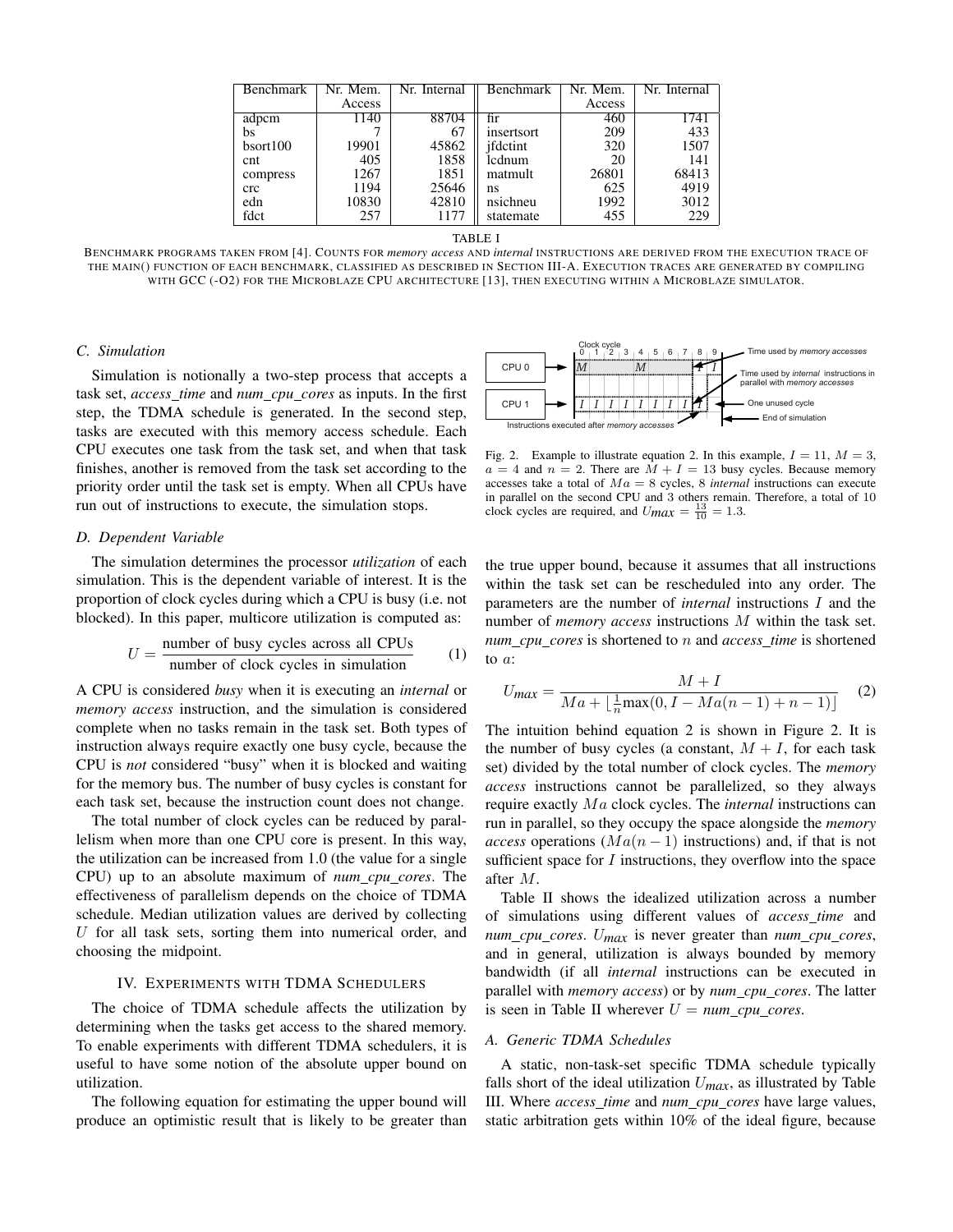| $num\_cpu$ | access_time |      |      |      |      |      |  |  |
|------------|-------------|------|------|------|------|------|--|--|
| cores      |             |      |      |      |      |      |  |  |
|            | 1.OU        | 0.82 | 0.69 | 0.60 | 0.53 | 0.48 |  |  |
|            | 2.00        | 1.64 | 1.39 | 1.14 | 0.91 | 0.76 |  |  |
|            | 3.00        | 2.28 | 1.52 | 1.14 | 0.91 | 0.76 |  |  |
|            | 4.00        | 2.28 | 1.52 | 1.14 | 0.91 | 0.76 |  |  |
| 5 to 10    | 4.56        | 2.28 | 1.52 | 14   | 0.91 | 0.76 |  |  |

TABLE II UPPER BOUND U*max* FOR SIMULATED ARCHITECTURES: MEDIAN VALUES ACROSS 200 TASK SETS.

| $num\_cpu$ |         |      | access time |      |         |         |
|------------|---------|------|-------------|------|---------|---------|
| cores      |         | 2    |             |      |         |         |
|            | $100\%$ | 100% | 100%        | 100% | $100\%$ | $100\%$ |
| 2          | 85%     | 76%  | 71%         | 71%  | 75%     | 81%     |
| 3          | 75%     | 68%  | 78%         | 87%  | 89%     | 91%     |
| 4          | 67%     | 77%  | 87%         | 90%  | 92%     | 93%     |
| 5          | 65%     | 85%  | 89%         | 92%  | 93%     | 94%     |
| 6          | 69%     | 86%  | 90%         | 92%  | 93%     | 94%     |
|            | 74%     | 87%  | 91%         | 92%  | 93%     | 93%     |
| 8          | 79%     | 88%  | 91%         | 92%  | 92%     | 93%     |
| 9          | 81%     | 88%  | 90%         | 91%  | 92%     | 92%     |
| 10         | 82%     | 88%  | 90%         | 91%  | 91%     | 91%     |

TABLE III

UTILIZATION WITH STATIC TDMA ARBITRATION, EXPRESSED AS A PROPORTION OF U*max*. THE TDMA TIME SLICE IS *access time*.

the operation of the system is bounded by shared memory contention.

The greatest discrepancies between static TDMA arbitration and the ideal occur with small *access time* and a medium number of CPUs. A difference of up to 35% is observed versus  $U_{max}$  with  $num\_cpu\_cores = 5$ . This occurs because the CPUs are often still executing internal instructions while the memory bus is available. If the generic TDMA schedule could adapt to the memory requirements of each task, this situation could be avoided.

In order to quantify this effect, the notion of a *memory idle* cycle is introduced. This is any clock cycle where no CPU is waiting to finish a *memory access* instruction. Memory idle cycles may occur for two reasons. Firstly, all CPUs may have *internal* instructions waiting to be executed. Secondly, the TDMA arbiter may have assigned access rights to a CPU that cannot currently use it. Figure 3 illustrates both types of memory idle cycle. Since memory access operations cannot occur in parallel, they set an upper bound on the utilization (equation 2). In many cases, utilization is bounded not by the number of CPUs, but by the quantity of memory accesses (Table II). Therefore, memory idle cycles should be eliminated wherever possible in order to maximize the utilization.

The first type of memory idle cycle can be eliminated in *some* cases by choosing the priority order of memory accesses such that *internal* instructions always occur in parallel with *memory access* instructions. The second type can be eliminated in *all* cases by ensuring that the TDMA arbiter always gives access to a CPU ready for a memory access instruction. Both require the introduction of task-set specific TDMA schedules.



Fig. 3. Memory idle cycles occur whenever the shared memory bus is inactive, either because the CPUs are executing internal instructions (first type) or because the CPU that is permitted to begin a memory access is currently unable to do so (second type).

## *B. Greedy Scheduling Algorithm*

Memory idle cycles can be significantly reduced by a move to a task-set specific TDMA schedule. Suppose that such a schedule can be of any length. Since the tasks are singlepath, it is possible to simulate any form of memory arbitration, including fixed priority, round-robin, or even a fully customized TDMA schedule as proposed by Andrei et al. [2], and it will be easier to search for such a schedule because of the simplicity of the task execution model. The practical disadvantage is that a custom schedule of any length may require additional hardware resources or memory bandwidth, but this is not relevant to a study of the limitations of such techniques.

The results in Table IV were produced using a task-set specific TDMA schedule generated by a *greedy* algorithm that attempts to execute all *memory access* instructions as soon as possible. In order to eliminate the second type of memory idle cycle, the algorithm ensures that *any* CPU executing a *memory access* instruction has a chance of getting access to the shared bus, no matter when the access is initiated. That is, even if CPU 0 currently has priority, CPU 1 can still use the bus if CPU 0 does not need it.

If more than one CPU attempts to execute a *memory access* instruction simultaneously, then a priority order is used to determine which CPU is granted access. Each completed *memory access* causes this priority order to rotate, so that each CPU gets equal time in the high priority state. This scheduling algorithm is greedy because its decisions consider only the current state. It does not perform any sort of lookahead or backtracking, so decisions are only guaranteed to be locally optimal.

The effect is a significant reduction in the number of memory idle cycles (Table V). Table IV shows that the median utilization moves closer to the ideal figures presented in Table II. The largest discrepancy from U*max* is now observed as just 15%.

## *C. Further Improvements*

Table IV shows that utilization for small values of *access time* and *num cpu cores* is brought closer to the ideal utilization by task-set specific scheduling. However, a smarter scheduling algorithm may yield further improvements, as memory idle cycles still remain (Table V). If all of these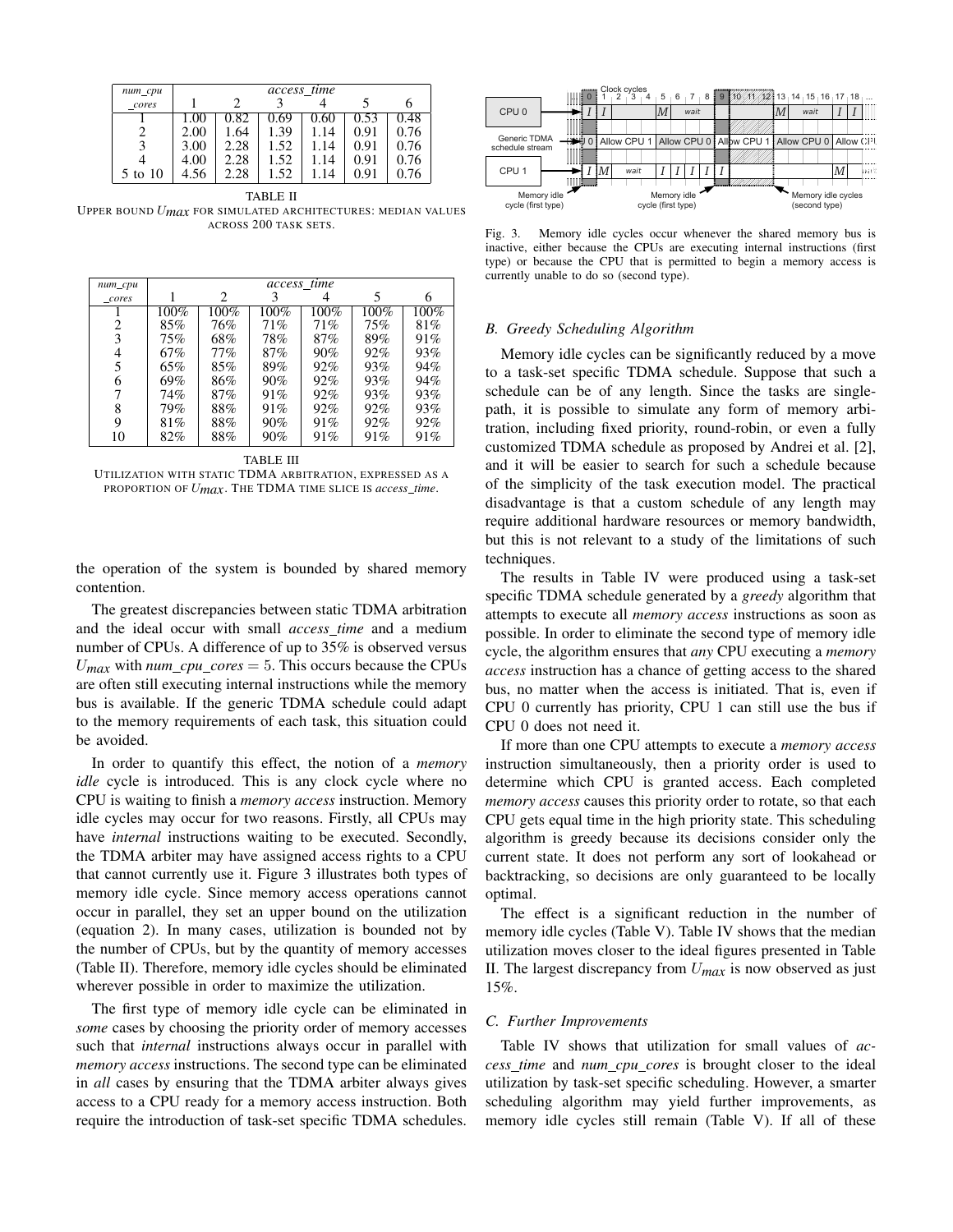| $num\_cpu$ | access time |      |      |      |      |      |      |      |      |      |      |      |
|------------|-------------|------|------|------|------|------|------|------|------|------|------|------|
| cores      |             |      |      |      |      |      |      | 4    |      |      |      |      |
|            | 95k         | 95k  | 92k  | 92k  | 92k  | 92k  | 92k  | 92k  | 92k  | 92k  | 92k  | 92k  |
| ◠          | 47k         | 36k  | 41k  | 27k  | 44k  | 20k  | 48k  | 19k  | 44k  | 15k  | 31k  | 13k  |
|            | 29k         | 15k  | 26k  | 9806 | 19k  | 5145 | 13k  | 3762 | 18k  | 1824 | 14k  | 2263 |
| 4          | 20k         | 8773 | 16k  | 2088 | 11k  | 1361 | 11k  | 671  | 12k  | 259  | 12k  | 987  |
|            | 13k         | 4705 | 8776 | 1599 | 9195 | 648  | 10k  | 321  | 8573 | 381  | 9447 | 69   |
| 6          | 12k         | 2316 | 8228 | 407  | 7995 | 289  | 7588 | 213  | 10k  | 360  | 8292 | 360  |
|            | 8504        | 598  | 8611 | 418  | 8662 | 79   | 10k  | 123  | 9100 | 47   | 10k  | 97   |
| 8          | 7130        | 302  | 8041 | 333  | 8317 | 22   | 10k  | 135  | 11k  | 51   | 11k  | 26   |
| Q          | 6489        | 130  | 8225 | 189  | 5873 | 140  | 8648 | 154  | 14k  | 46   | 12k  | 152  |
| 10         | 4341        | 238  | 5322 | 212  | 8746 | 100  | 10k  | 30   | 13k  | 41   | 10k  | 9    |

TABLE V

MEDIAN NUMBER OF MEMORY IDLE CYCLES FOR THE STATIC TDMA SCHEDULE (LEFT) AND THE TASK-SET SPECIFIC SCHEDULE FROM THE GREEDY ALGORITHM (RIGHT). THERE IS NO CHANGE FOR *num cpu cores* = 1 BECAUSE TDMA ARBITRATION IS UNUSED THERE. FOR ALL OTHER CASES, THERE IS A SIGNIFICANT REDUCTION.

| $num\_cpu$ | access_time |         |         |         |         |      |  |
|------------|-------------|---------|---------|---------|---------|------|--|
| _cores     |             | 2       |         |         | 5       | 6    |  |
|            | $100\%$     | $100\%$ | 100%    | $100\%$ | $100\%$ | 100% |  |
| 2          | 96%         | 90%     | 85%     | 85%     | 89%     | 93%  |  |
| 3          | 91%         | 84%     | 93%     | 97%     | 98%     | 99%  |  |
| 4          | 85%         | 94%     | 98%     | 99%     | $100\%$ | 100% |  |
| 5          | 86%         | 98%     | 100%    | 100%    | 100%    | 100% |  |
| 6          | 93%         | 99%     | 100%    | 100%    | 100%    | 100% |  |
|            | 97%         | 100%    | $100\%$ | $100\%$ | $100\%$ | 100% |  |
| 8          | 98%         | $100\%$ | 100%    | $100\%$ | $100\%$ | 100% |  |
| 9          | 99%         | 100%    | 100%    | $100\%$ | 100%    | 100% |  |
| 10         | 99%         | 100%    | 100%    | 100%    | 100%    | 100% |  |

TABLE IV UTILIZATION FOR EACH EXPERIMENT WITH A GREEDY SCHEDULE, EXPRESSED AS A PROPORTION OF U*max*.

| num_cpu | access time |      |      |      |      |      |  |  |
|---------|-------------|------|------|------|------|------|--|--|
| cores   |             |      |      |      |      | h    |  |  |
|         | 100%        | 100% | 100% | 100% | 100% | 100% |  |  |
|         | 97%         | 92%  | 86%  | 86%  | 90%  | 93%  |  |  |
| 3       | 93%         | 87%  | 95%  | 98%  | 99%  | 99%  |  |  |
| 4       | 88%         | 96%  | 99%  | 100% | 100% | 100% |  |  |

| TADLE VI                                                            |
|---------------------------------------------------------------------|
| UTILIZATION FOR EACH EXPERIMENT USING THE DEPTH-BOUNDED             |
| SEARCH ALGORITHM WITH $n = 6$ , EXPRESSED AS A PROPORTION OF        |
| $U_{max}$ . LARGE VALUES OF num_cpu_cores ARE NOT SHOWN HERE AS THE |
| $O(2^n)$ -TIME SEARCH PROCESS PROVED TO BE COMPUTATIONALLY          |
| INTRACTABLE.                                                        |
|                                                                     |

TABLE VI

were eliminated, the utilization would reach the practical maximum. The shared memory bus is the bottleneck for the system, and if there are no memory idle cycles, then the system operates as efficiently as it possibly can without reordering instructions. Andrei used a simulated annealing search procedure to determine good TDMA schedules [11]. For single-path tasks, the problem is easier because there is no dynamic control flow. Therefore, a simpler search procedure can be used.

Table VI shows the utilization when the TDMA schedule is determined by a depth-bounded search. This search considers a "decision" to be any occasion where two or more CPUs are both attempting to begin a *memory access*. The search tries out all possible choices for each decision, and will look ahead at up to *n* future decisions. ( $n = 6$  for Table VI.) The choice made is the one that minimizes memory idle cycles, and (in the case of a tie) maximizes the number of executed instructions.

Table VI shows that the degree of improvement from search versus the greedy algorithm is quite poor. The gap between U*max* and the utilization from the TDMA schedule has narrowed by only a few percent at most. This suggests that Table IV is already very close to the practical maximum available with *any* schedule.

# V. DISCUSSION

The results in section IV confirm that task-set specific TDMA schedules lead to improvements in utilization. For single-path tasks, efficient greedy algorithms can produce good schedules that bring utilization very close to U*max*. For larger *num cpu cores* and *access time*, contention for the memory bus has become the (unavoidable) limiting factor. This is expected, given the well-known *memory bottleneck* phenomenon [3].

However, the findings also illustrate a unintuitive result, which is that task-set specific TDMA schedules are only helpful in reducing the memory bottleneck in a restricted set of special cases. This set is centered upon a medium number of CPUs (4 or 5) and a very low memory latency  $(access_time = 1)$ . These cases have the property that CPUs are often still executing internal instructions when the memory bus becomes available. This is less likely to happen when *num cpu cores* or *access time* are increased, because the time between bus availability is also increased within the static TDMA schedule. It is also less likely to happen when *num cpu cores* is decreased, because the penalty of missing an opportunity to access memory is less severe. For these special cases, a task-set specific TDMA schedule can boost utilization by around 25% under ideal circumstances. It is no coincidence that the numbers here (4 CPUs, 25%) are approximately equal to the average period between memory access instructions within a task and the inverse of that period respectively.

In general, the benefit of task-set specific TDMA schedules is quite poor. For large *access time* and *num cpu cores*, a specialized schedule can get within 1% of the ideal utilization, whereas a static schedule will only be within 10%.